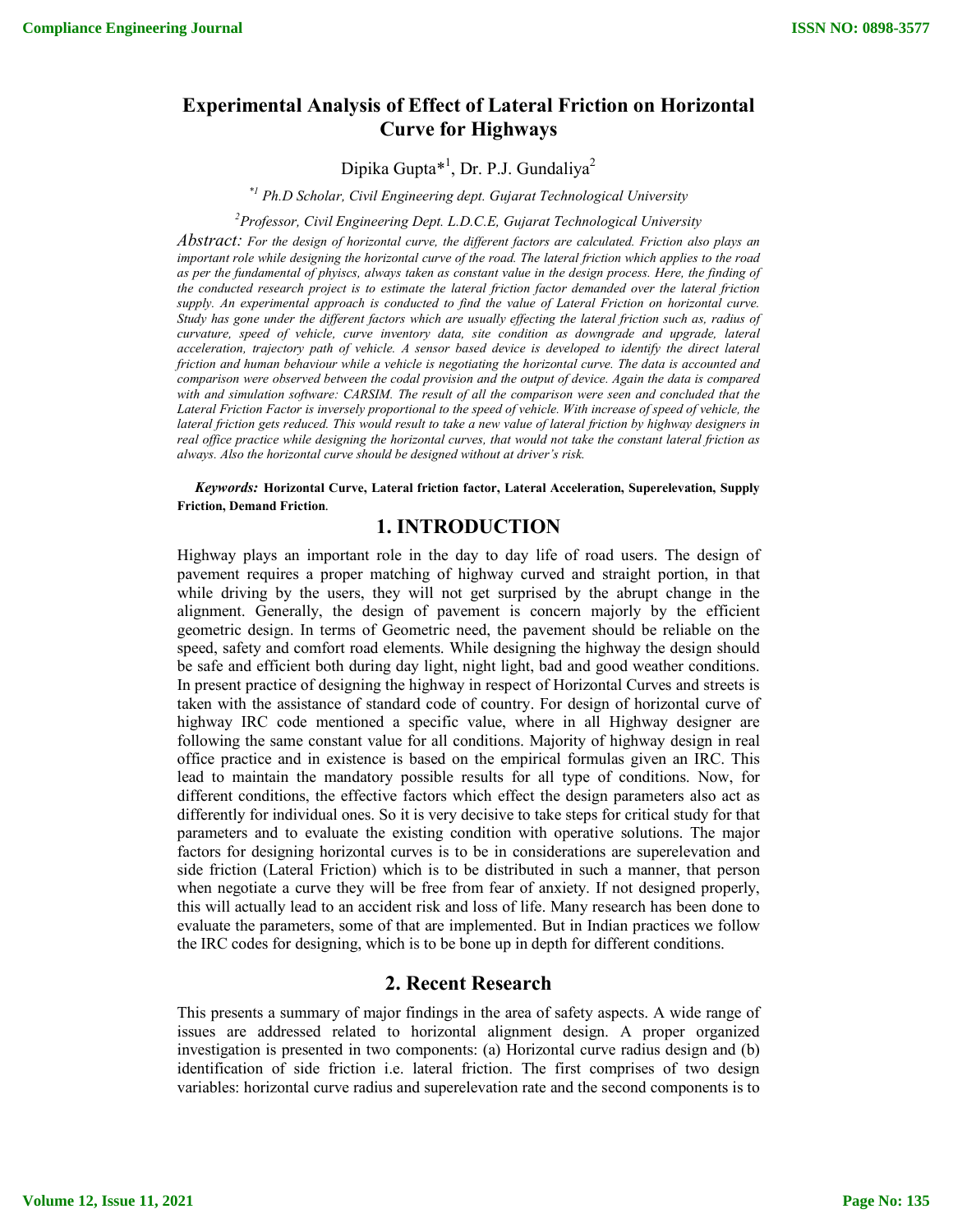find out the values of lateral friction i.e. side friction factor for the vehicle negotiating horizontal curve. The topic of horizontal curve radius is researched by several researchers. In Green book, the horizontal curve alignment is design issues and specific guidelines are indicated as an hierarchical arrangement of various terms which describes roadway for its design and function [1] not designed with perfection. Minimum curve radius is derived into account the limit value of superelevation. The equation of minimum radius of horizontal curve depends on the superelevation value is presented by AASTHO' A policy on Geometric Design of Highways and streets 2018 [2] as follows in equation (1):

$$
R_{min} = \frac{v^2}{127(0.01 s_{max} + f_{max})}
$$
(1)

Rmin =Minimum curve radius(m)

emax= Maximum superelevation

fmax = Maximum allowable side friction factor

 $V = speed of vehicle$ 

A ball bank indicator is curved identifier generally used to identify the safe speed of horizontal curves. This measures, a combination of lateral acceleration, superelevation and body roll angle in the following relationship [3] in equation (2)

$$
BBI = lateral acceleration - superelevation + bodyroll
$$
<sup>(2)</sup>

BBI is the reading is the simple relationship of three parameters. In this, if body roll angle is neglected, the radius can be identified with the help of point mass equation [4,12] in equation (3)

$$
R = \frac{v^2}{15\left(\epsilon + f\right)}\tag{3}
$$

 $R = Radius(ft)$  $V = speed(mph)$  $e = avg, full superelevation$  $f$  = side friction factor

(4)

According to AASTHO, the basic side friction equation can be given by rearranging terms of point mass formula as in equation 4:

$$
f=\frac{v_{DS}^2}{g.R}-(.01. c)
$$

The change in lateral acceleration with respect to the time is stated as jerk and this concept is also referred as second acceleration [5]. This is the value which finds voyage and comfort. It is the change of lateral acceleration generated by the centrifugal force on the horizontal curve with respect to time. The lateral acceleration is balanced by the friction between the tire and pavement when the road is having superelevation with component of gravity [6]. The relationship is given by  $a_f = a_r-a_e$ , where,  $a_f =$  acceleration balanced by friction (or lateral acceleration = gfD),  $m/s^2$ ,  $a_r$ = centripetal acceleration  $(v^2/R)$ , m/s<sup>2</sup>, and a<sub>e</sub>= acceleration balanced by superelevation (=ge/100), m/s<sup>2</sup>. The side friction factor i.e lateral friction factor is mention as in equation 4. The lateral friction design curves have been revised for the high-speed provisions. This reflects a reassessment of research on vehicle operations on a curve, there represents a marginal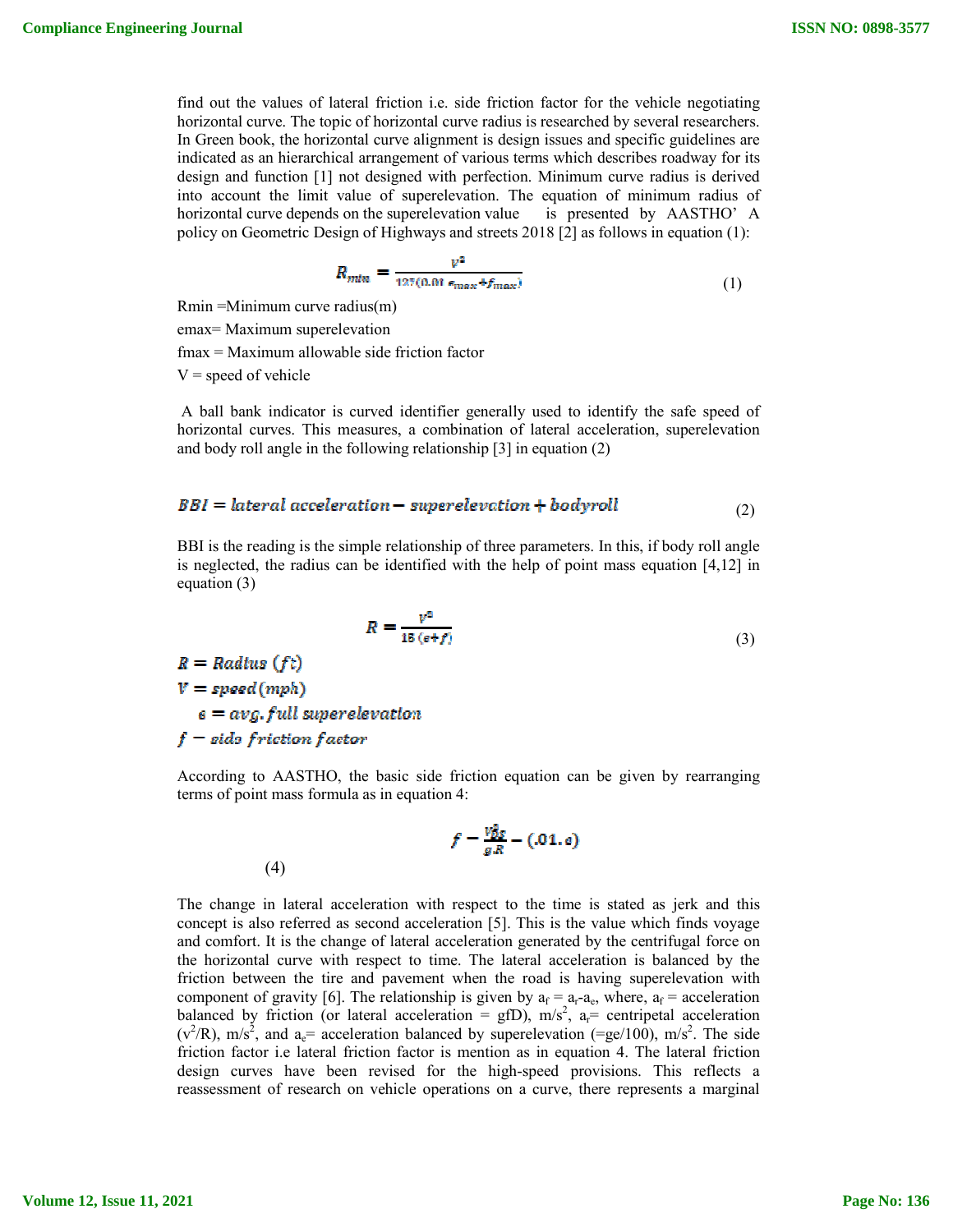restrictive set of values for design [7]. Generally, the relationship between the curves geometry and lateral friction factor were determined and concluded that motorist is demanding more lateral friction on curves sharper than 2 degrees/100m with operating speed lower than 80km/hr [8]. The study indicates that very less no. of research has been taken to identify the step wise procedure in consideration with all factors effecting the lateral friction factor. Here, the findings are to identify the step wise procedure to estimate the lateral friction factor when a vehicle negotiates horizontal curve.

#### **3. Methodology**

For this findings, one test vehicle is selected as an SUV an E class sedan, with a young expert driver having certified driving license. The sprung mass of car is 998 kg and it carries two people one with driver and other handling the device to record the data's. The real performance of vehicle was observed for different condition of road geometry with different speed adopted for the study of vehicle behavior at the point of curvature location of horizontal curve. The test vehicle is running at the center of the length of the curve. Different speed was taken as 10,20,30,40,50,60,70,80,90 km/h for SUV passenger car and with different maximum rate of super elevation and radii of horizontal curves were selected as per the site condition. The google earth pro software and auto-level instrument are used to identify the different radii as 365.14, 283.34,566.32,885,142.02 and 372.93. As lateral friction between tire and pavement especially considering the horizontal curve location depends on many factors, such as speed of the vehicle, pavement surface, downgrade profile and upgrade profile. The speed of SUV vehicle decreases significantly on sharp horizontal curves on upgrades and downgrades. The inventory details are shown in table 1, these are the location of Bhavnagar to Ahmedabad route in Gujarat. The site selection [13] was depending on some factors as: 1) The section of horizontal curve should be paved with the paved section.2) Grade should be less than 5%, 3) The cross slope must be having small variation within the horizontal curve, 4) The horizontal curve should be true Circular curve (undistorted), 5) Two- Lane, Two-way State Highway and National Highway sections. For the curves detail, a table-1 is representing the inventory information with no. runs which means that a test vehicle carried that many no. of runs for particular curve and combining all the runs the no. of observations were collected.

|                     | Speed |       |                | No. of Observation |
|---------------------|-------|-------|----------------|--------------------|
| ۰                   | km/h  | mps   | No. Runs       |                    |
| Curve:01            | 20    | 5.56  | 5              |                    |
| Radius=365.14m      | 30    | 8.34  | 4              |                    |
| Design Speed=80km/h | 40    | 11.12 | 5              |                    |
| Superelevation=2.3% | 50    | 13.9  | 3              |                    |
| $Length=105m$       | 60    | 16.68 | $\overline{2}$ | 6624               |
| Grade-Downward      | 70    | 19.46 | 2              |                    |
|                     | 80    | 22.24 | $\overline{2}$ |                    |
|                     | 90    | 25.02 | 1              |                    |
| Curve: 02           | 20    | 5.56  | 5              |                    |
| Radius=283.34m      | 30    | 8.34  | 4              |                    |
| Design Speed=80km/h | 40    | 11.12 | 5              | 8256               |
| Superelevation=1.2% | 50    | 13.9  | 3              |                    |
| $Length=105m$       | 60    | 16.68 | 2              |                    |
| Grade-Upward        | 70    | 19.46 | $\overline{2}$ |                    |

**Table 1. Curve Inventory Details of the Selected sections of Highway**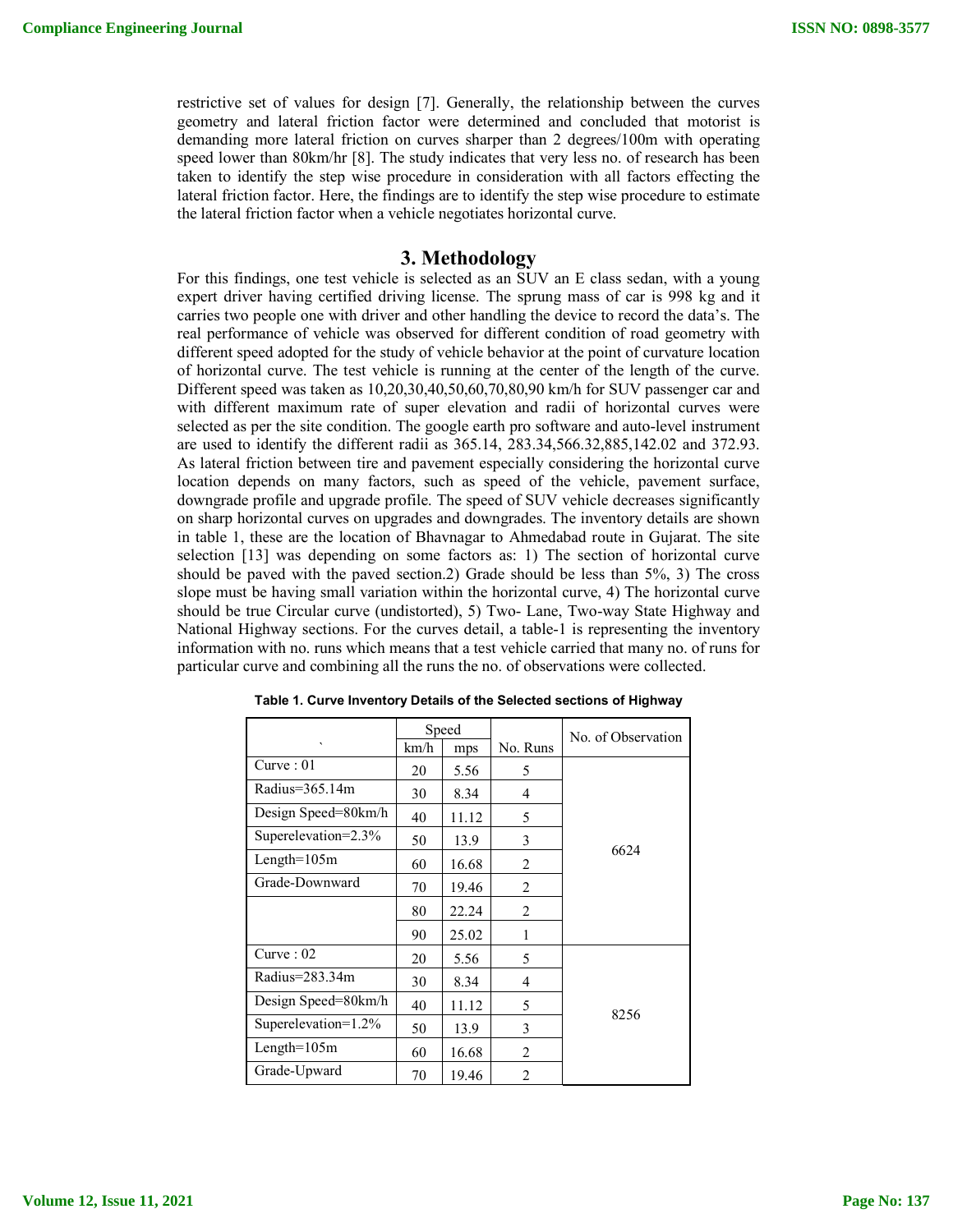|                     | 80  | 22.24 | $\overline{2}$          |      |
|---------------------|-----|-------|-------------------------|------|
|                     | 90  | 25.02 | 1                       |      |
| Curve: 03           | 20  | 5.56  | 5                       |      |
| Radius=566.32m      | 30  | 8.34  | 4                       |      |
| Design Speed=80km/h | 40  | 11.12 | 6                       |      |
| Superelevation=0.4% | 50  | 13.9  | 4                       |      |
| Length= $595.45m$   | 60  | 16.68 | $\boldsymbol{2}$        | 9792 |
| Grade-Upward        | 70  | 19.46 | $\mathfrak{Z}$          |      |
|                     | 80  | 22.24 | $\boldsymbol{2}$        |      |
|                     | 90  | 25.02 | $\mathbf{1}$            |      |
| Curve: 04           | 20  | 5.56  | 5                       |      |
| Radius=885m         | 30  | 8.34  | $\overline{4}$          |      |
| Design Speed=80km/h | 40  | 11.12 | 6                       |      |
| Superelevation=0.3% | 50  | 13.9  | 4                       |      |
| Length=595.45m      | 60  | 16.68 | $\overline{2}$          | 9900 |
| Grade-Upward        | 70  | 19.46 | 3                       |      |
|                     | 80  | 22.24 | $\overline{2}$          |      |
|                     | 90  | 25.02 | 1                       |      |
|                     | 110 | 30.58 | 1                       |      |
| Curve: $05$         | 20  | 5.56  | 5                       |      |
| Radius=142.02m      | 30  | 8.34  | 4                       |      |
| Design Speed=80km/h | 40  | 11.12 | 6                       |      |
| Superelevation=0%   | 50  | 13.9  | 4                       |      |
| Length= $595.45m$   | 60  | 16.68 | 2                       | 7956 |
| Grade-Upward        | 70  | 19.46 | 3                       |      |
|                     | 80  | 22.24 | $\overline{c}$          |      |
|                     | 90  | 25.02 | 1                       |      |
|                     | 100 | 27.8  | 1                       |      |
| Curve: 06           | 20  | 5.56  | 5                       |      |
| Radius=372.93m      | 30  | 8.34  | 4                       |      |
| Design Speed=80km/h | 40  | 11.12 | 6                       |      |
| Superelevation=0.3% | 50  | 13.9  | $\overline{\mathbf{4}}$ | 8625 |
| Length= $595.45m$   | 60  | 16.68 | $\overline{c}$          |      |
| Grade-Upward        | 70  | 19.46 | 13                      |      |
|                     | 80  | 22.24 | $\overline{\mathbf{c}}$ |      |

There are two types of driver behavior is observed that the vehicle will negotiate with constant speed and driver will use brakes in the downgrade surface of pavement. In this case the type of behavior with no braking will give the impulsive results, but this kind of driver behavior is almost impossible on steep downgrades, were in the drivers usually needs to use the brakes for decelerating the vehicle and control the vehicle form lateral movement. As per the earlier research by Harwood [9], the braking reaction time is not effecting the maximum lateral friction factor. The formulation of model is depending upon the point mass concept and the expression for the friction factor [6] are as in equation 5: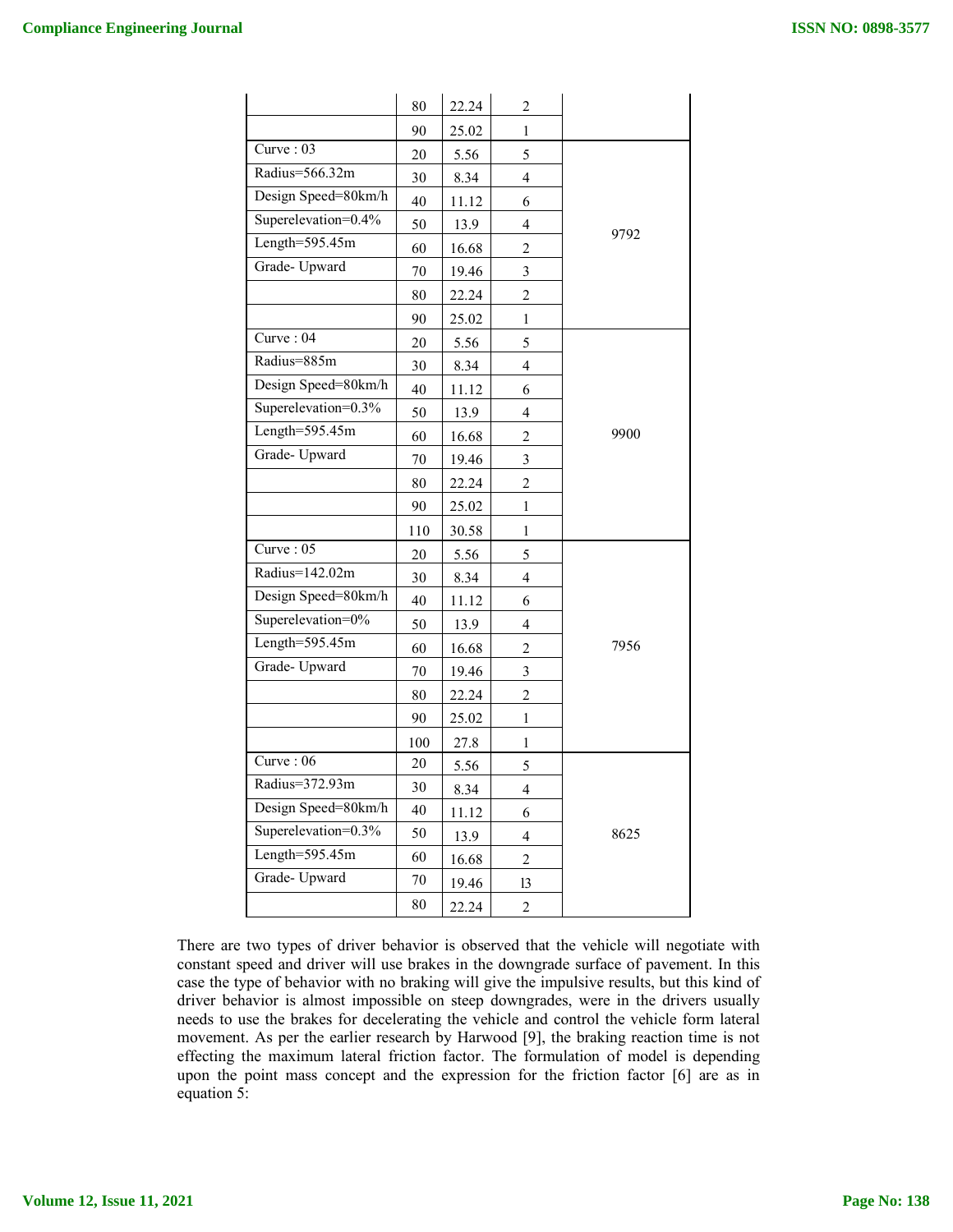$$
f = \frac{Fc}{N} \frac{e}{100} = \tan \alpha \tag{5}
$$

# Here,  $f =$  Lateral friction factor<br> $Fc =$  Tire pavement friction, force acting at the road outward the centre of rotation  $N = Normal$  Rection from the road

A device is developed named: Lateral Friction Factor device, used to determine the lateral i.e. side friction value for the different speed and different factors to be considered in it. Lateral Friction Factor Device is developed by combining all the additional features like accelerometer sensor, gyroscope, high speed MCU with GUI Software for the data display and controlling. The sensor equipped in the system are examine the behavior of the movement of vehicle on the curve. It comes with the basic principal of horizontal curve design that is derived from the application of kinematics equations as shown in equation (5). Centrifugal acceleration is counted as lateral acceleration, which is applied through pavement superelevation and tire pavement friction on vehicle when negotiating a horizontal curve. It is able to find the lateral acceleration in all direction say x-axis, y-axis and z-axis. A TMFT software working with simultaneous principal of device which is equipped with sensors as discussed and shown in figure 1



**Figure 1. A Lateral friction factor(LFF) device and Driver Behaviour Analysis(DBA), equipped with sensors and inbuilt software to get the values.**

# **4. Analysis and Results**

The data is analyzed by two approach:

- 1) By the Lateral Friction Factor and Driver Behaviour Analysis Device
- 2) CARSIM Software

If the car is in normal condition, the vertical component will generate the static coefficient. And if the same car is pushed up to some application of load that it will get shifted is the lateral friction. If we take the ratio of vertical friction to the lateral friction, that ratio will define actual Lateral friction factor. Some lateral force is required by the car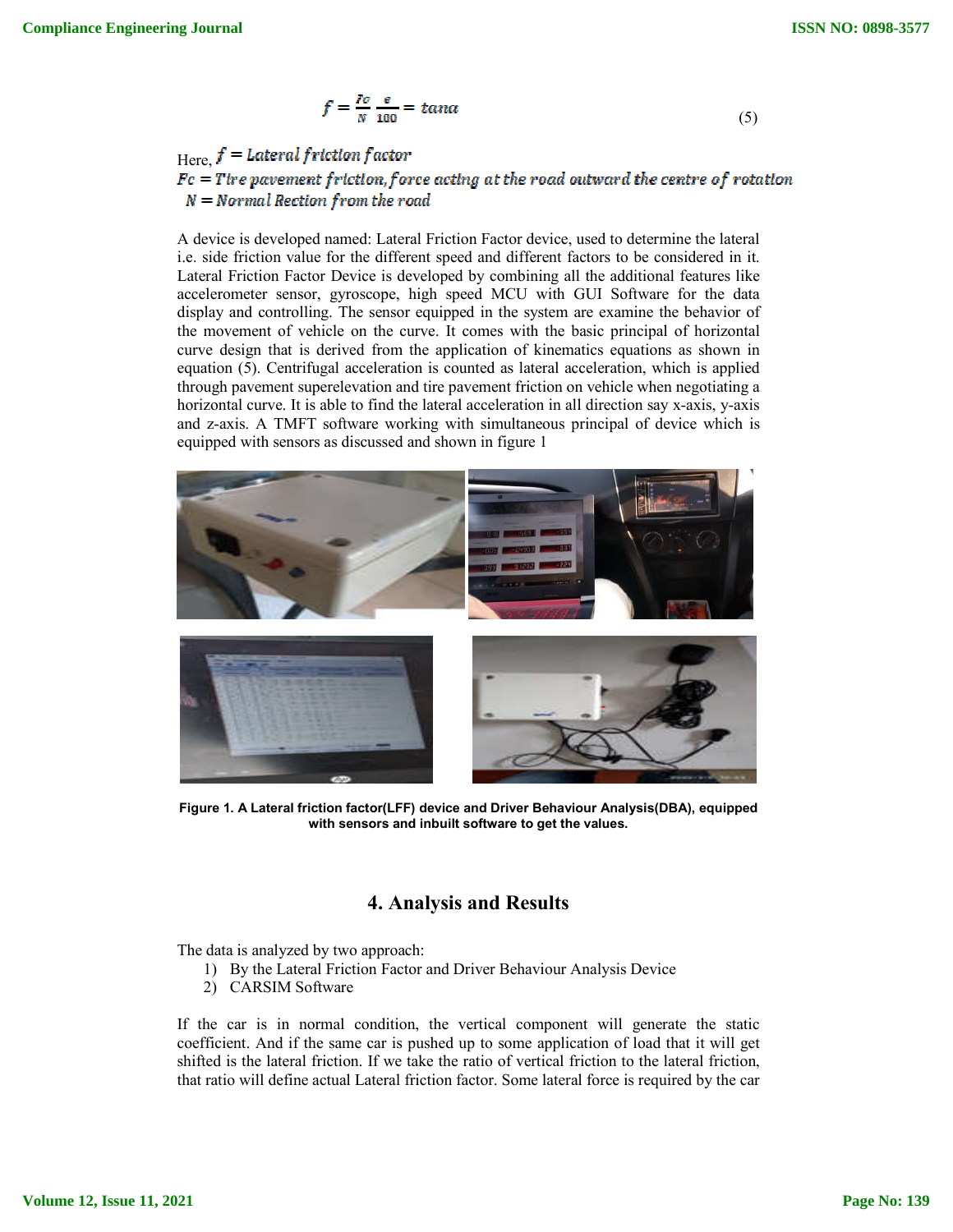to negotiate the curve. In the case of vertical, if the vehicle is not subject to force then the friction coefficient is µs and if it is subjected to lateral force then friction coefficient will be µl. This shows the lateral friction factor. As µs is through constant because it is a function of weight of car and the surface of road and tire. And in majority it is predefined by the manufacture company. Here, the reference is adopted for the static friction of Jones and Childers [10]. They reported the coefficient of friction of about 0.7 for dry roads and 0.4 for wet roads. If the car negotiating the curve with 10 kmph speed the lateral thrust observed in the car is 10KN, likewise if the speed is increasing the centrifugal force will be increasing, so the car if negotiate the curve with the speed of 20kmph the centrifugal force will be 20KN. Now by calculating the lateral coefficient as  $\mu_1$ -10,  $\mu_1$ -20-  $\mu_1$ -30, so we have  $F_1-10$ ,  $F_1-20$  such as  $F_1=m^*a_1$ .

 $\mu$ <sub>s</sub> = Coefficient of Static Friction

 $\mu_l$  = Coefficient of Lateral Friction, at 10 kmph speed, 20 kmph speed etc.

 $F_1$  = Lateral Force, at 10 kmph speed, 20 kmph speed etc.

 So the static friction is considered as the supply friction and demand friction is the value which is coming as per the Friction values that were computed using the equation (5). As discuss previously, to calculate the lateral friction factor, we have to take the ratio of Static coefficient friction and lateral coefficient friction or ratio of Supply friction and Demand friction [11]. The equation in (4) represents the point mass formulation. Side Friction supply is the available friction between the tire and road surface for preventing skidding on horizontal curve [14]. Based on the values getting form the inventory survey, they are formulated in the equation (4). The results shown here in the figure 2:



**Figure 2. Relationship between Lateral Friction Factor and Vehicle Speed of Different Horizontal Curve**

As the graph indicates, for all location of curves with different curve radii, vehicle speed and superelevation. With the increase in vehicle speed there will be decrease in lateral friction factor. Form the data taken, the downgrade and upgrade variations effect the friction values in specific curve portion where a vehicle is about to take the rotational jerk at the point of curvature. In the table 2: the values represent the relationship and variations between the Lateral friction factor and corresponding velocity of vehicle.

**Table 2. Lateral friction Factor from LFF Device based on the concept of equation (5).**

| Vehicle Speed (kmph) $\begin{array}{ c c c } \hline 20 & 30 \\ \hline \end{array}$ |  | 40 | $-50$ | $\overline{60}$ | 70 | 80 | 90 |
|------------------------------------------------------------------------------------|--|----|-------|-----------------|----|----|----|
| Lateral Friction Factor   0.49   0.39   0.35   0.33   0.29   0.27   0.25   0.24    |  |    |       |                 |    |    |    |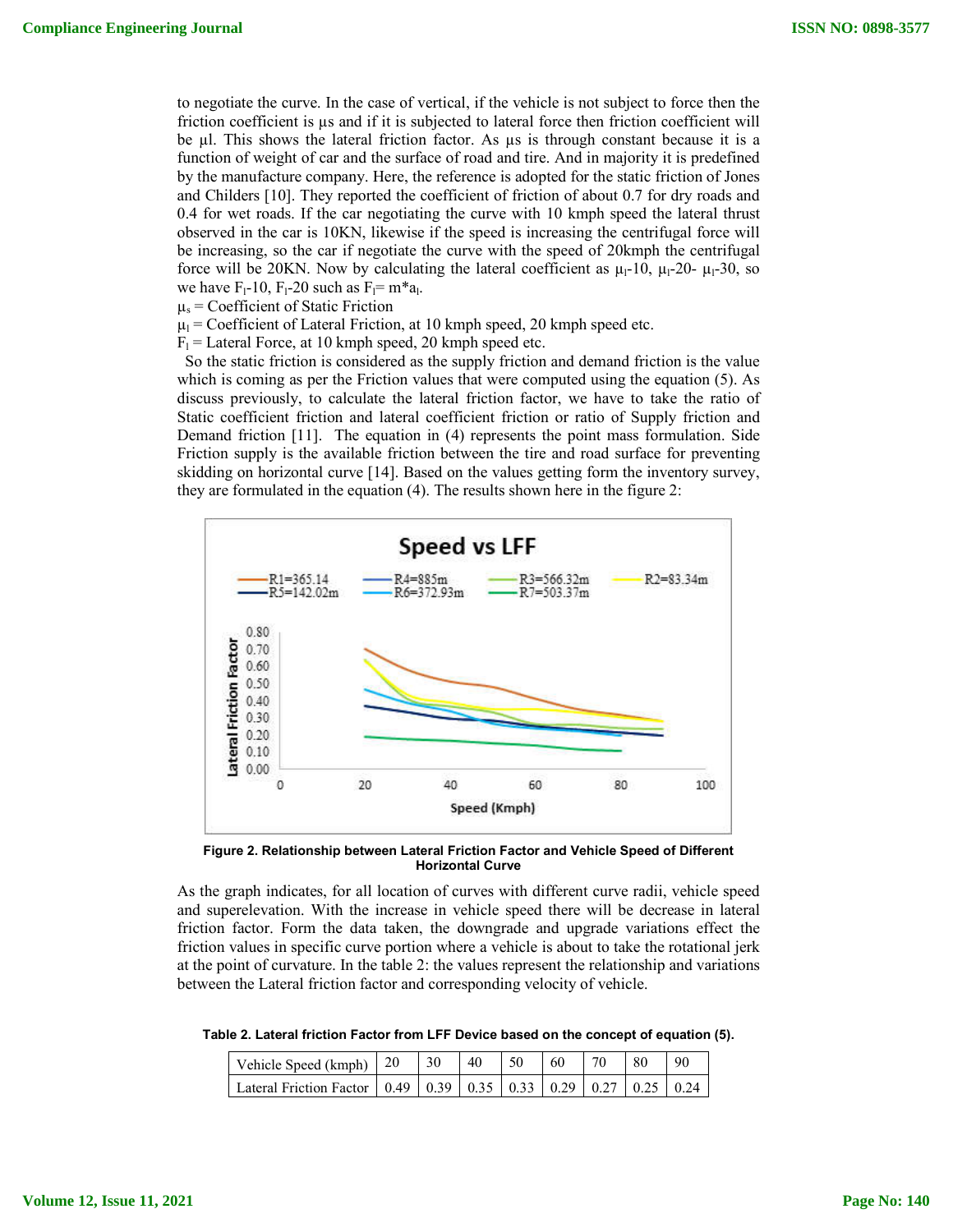| Table 3. Lateral friction Factor from CARSIM |  |  |  |  |  |  |  |
|----------------------------------------------|--|--|--|--|--|--|--|
|                                              |  |  |  |  |  |  |  |

| Vehicle Speed (kmph)   20   30   40   50   60   70   80                         |  |  |  | 90 |
|---------------------------------------------------------------------------------|--|--|--|----|
| Lateral Friction Factor   0.58   0.55   0.50   0.42   0.40   0.35   0.32   0.30 |  |  |  |    |

For validating the results, values obtained from the device and software is compared. CarSim is a mechanical simulation tool, which simulates the passenger car and light duty trucks. It is one of the preferred tool for analysing the vehicle dynamics. In figure 3,4, &5 there are some glimpse of the work carried in CARSIM. The obtained data is near about similar to the simulations results. About 10 % of difference is coming in between the both approach which is admissible for the proper validation of the process.



**Figure 3. Alignment Creation as per Radius**



**Figure 4. Providing Superelevation Values**



**Figure 5. Running the Simulation**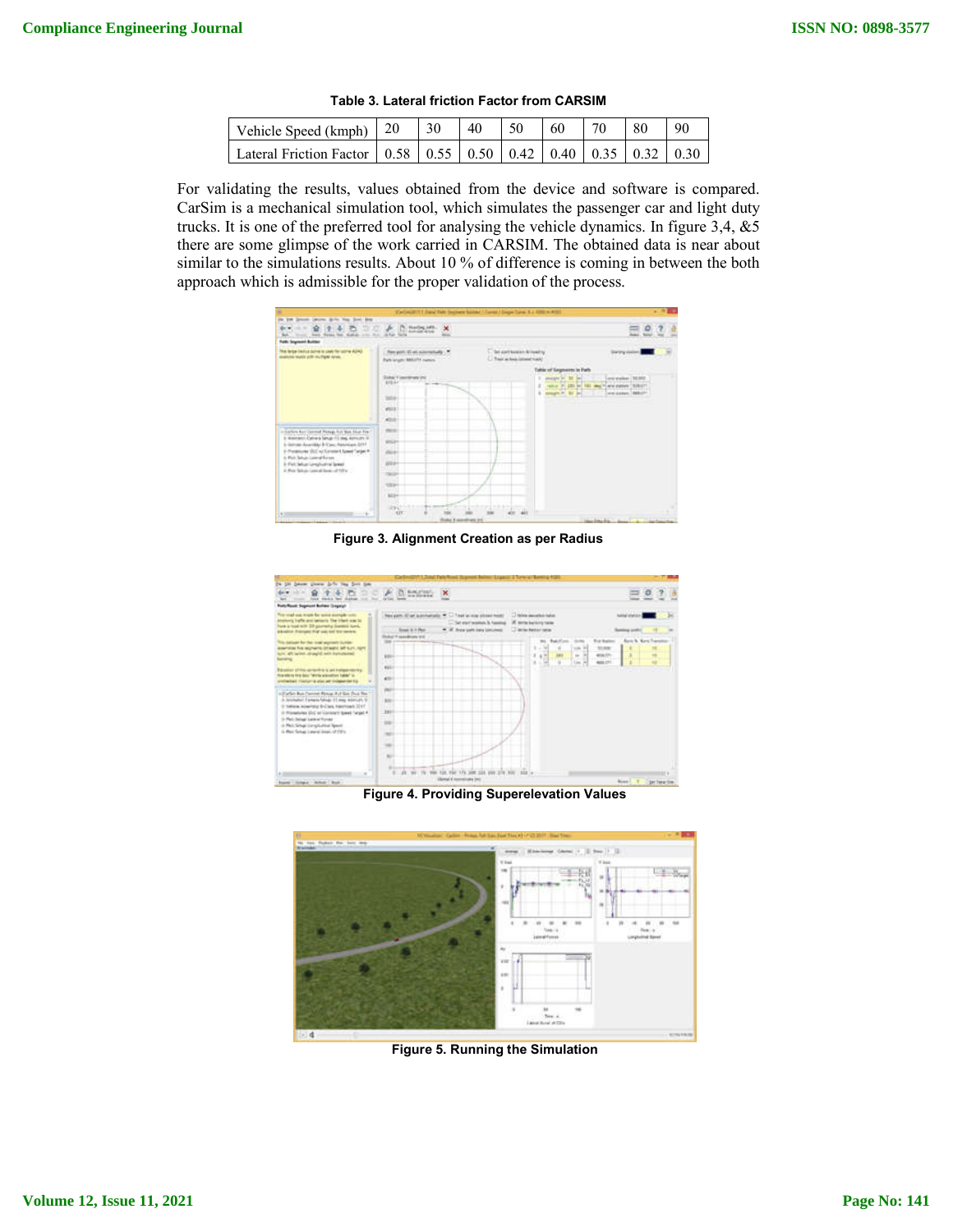However, the regression analysis used as an approach for modelling the relationship between a scalar dependent variable 'Y' and one or more explanatory variables denoted as 'X'. Basically Regression analysis is a set of statistical processes for estimating the relationships among variables. Estimating LF coefficient using regression technique. The models are developed using the data collected from the study area. Total three number of models are developed considering different factors affecting lateral coefficient of friction. Variable Considered for model development are LFF, V, R, al,  $\hat{v}$  and e where LFF is a

dependant Variable and V, R, al ,  $\hat{v}$  and e are independent variables. The four model is shown in table 3

 $V = Speed of vehicle, m/s$  $R = Radius of Horizontal curve, m$  $a_i = Lateral acceleration, m/s^2$  $\hat{v}$  = Heart beat rate.bpm

 $e = Superelevation rate$  Author names and affiliations are to be centered beneath the title and printed in Times New Roman 12-point, non-boldface type. (See example below)

**Table 3. Lateral Friction Factor Model Development by Regression Method**

| <b>Variables</b> | <b>Model Equation</b>                                                                                    | R2  | $*T$<br><b>OBS</b> | $***$ T –<br>CR. | ***C-<br>Level |
|------------------|----------------------------------------------------------------------------------------------------------|-----|--------------------|------------------|----------------|
|                  | $V, R, a_i$ , $\hat{v}, e$ LFF = -0.00025V + 6.1375R + 0.082522 $a_i$ + 0.076845e - 7.2922 $\hat{v}$ .83 |     | 2.0                | 1.02             | 83%            |
| $V, R, a_{i}, e$ | $LFF = -0.00024V + 1.59277R + 0.081522a_1 + .117425e$                                                    | .84 | 3.336              | 1.999            | 84%            |
| $V, R, a_i$      | $LFF = -0.00024V - 6.509R + 0.080602a_1$                                                                 |     | $.85 \quad 2.28$   | 1.99             | 85%            |

\*T-OBS is T Test Observed Value

\*\*T-CR is T Test Critical Value

\*\*\*C-Level is Confidence Level

Considering all models and their validation it is observed that model 1 gives best result among all regression models. It also gives coefficient of co relation value very nearer. Hence, any model concerning with different factors are to be taken as lateral friction factor value.

### **5. Conclusion**

The value of  $f_{max}$  in table 3 are for passenger cars on sealed and unsealed pavement. Here the research has shown the articulated vehicle may negotiate at the value of side friction in the range 0.22. The finding of the research is summaries as follow:

- 1) Clarifies the basic concept of lateral friction for horizontal curve addressing the factors affecting coefficient of friction.
- 2) The study also gives clear identification about the unstable variation of acceleration rate with varying speed at horizontal curves having different radius and geometric profile.
- 3) Among all developed models most positive result giving model is selected. The R2 value indicated relationship profile between observed friction values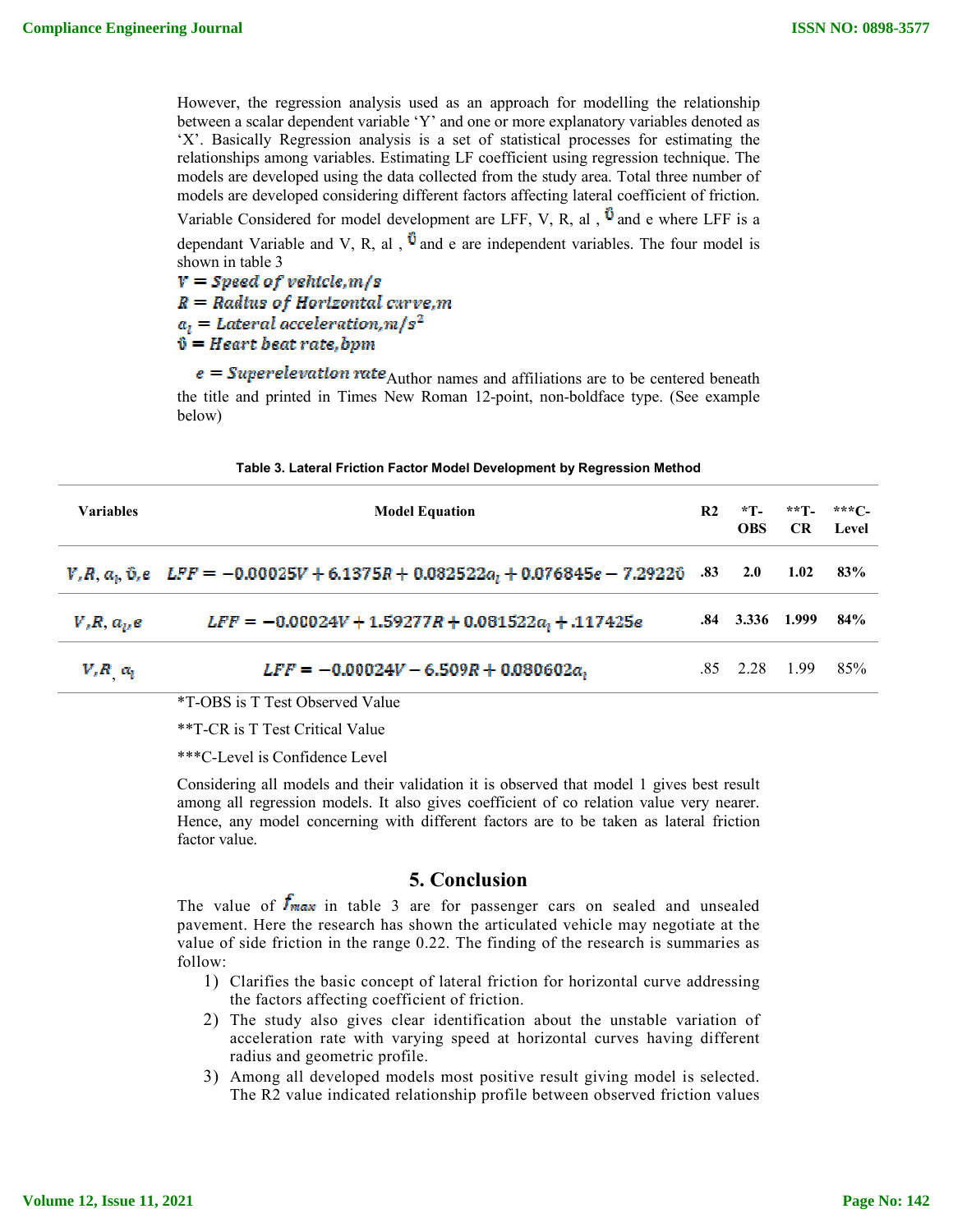with dependent & independent variables, after model validation using "t" test, "t" observed value is greater than "t" critical value which concludes that the model contains 85% confidence level.

- 4) As far as lateral acceleration is concerned, it's seen that lateral acceleration rate has more effects on coefficient of lateral friction than super-elevation rate.
- 5) Increasing lateral friction values with speed clearly indicates that friction coefficient is in-directly proportional to the speed of the vehicle and it is inversely proportional to the radius of the horizontal curves, while IRC Code doesn't recommend lateral friction values with this type of variation.
- 6) As Heartbeat rate count went continuously increasing with the increasing speed, it reflects to the effects of human perception on curves. Even addressing the age factor to the count, the driver of the test vehicle was only 32 year old with a very high Heartbeat rate fluctuation with the speed at the curves. So what could be the physical and psychological situation for the old age drivers while negotiating the curve, ultimately relates to the endangerment of the curve and results in originating blackspots at the curves.
- 7) It is desirable to develop the device which help to identify the lateral friction values. The lateral friction factor device not only observing the lateral friction value, but with the lateral acceleration in all directions with gyroscope details in three dimensions. The concept assists to develop other instrument DBA (Driver Behaviour Analysis). DBA gives the values as heart beat rate in bpm (heart beats per minute), which also aid to identify the driver -friction behaviour at point of curvature along the horizontal curve.

### **Acknowledgments**

The findings are funded or sponsored by State-level Student Start-up & Innovation Policy (SSIP) Government of Gujarat. This research is duly observed and the findings are completed with the use of device LFF (Lateral Friction Factor) and DBA (Driver Behavior Analysis), which is sponsored by state-level Student Start-up & Innovation Policy (SSIP)Government of Gujarat. The master students of L.D. College of Engineering, Alkesh Rabari, Smit Panchal, Prasad Gite and Vivek Solanki.

### **REFERENCES**

- [1] *Aram Ali. Effective Safety Factors on Horizontal Curves of Two-lane Highways. Journal of Applied Science, 2010, 10: 2814-2822.*
- [2] *A policy on Geometric Design of Highway and Streets, (2018) Seventh addition, American Association of State Highway and Transportation Officials.*
- [3] *Carlson. Comparison of Radius-Estimating Techniques for Horizontal Curves, Transportation Research Record Journal of Transportation Research Board. 2005,1918(1):76-83.*
- [4] *Garber N. and Hoel L. Traffic and Highway Engineering, PWS Publishing Company, New York, USA 2002.*